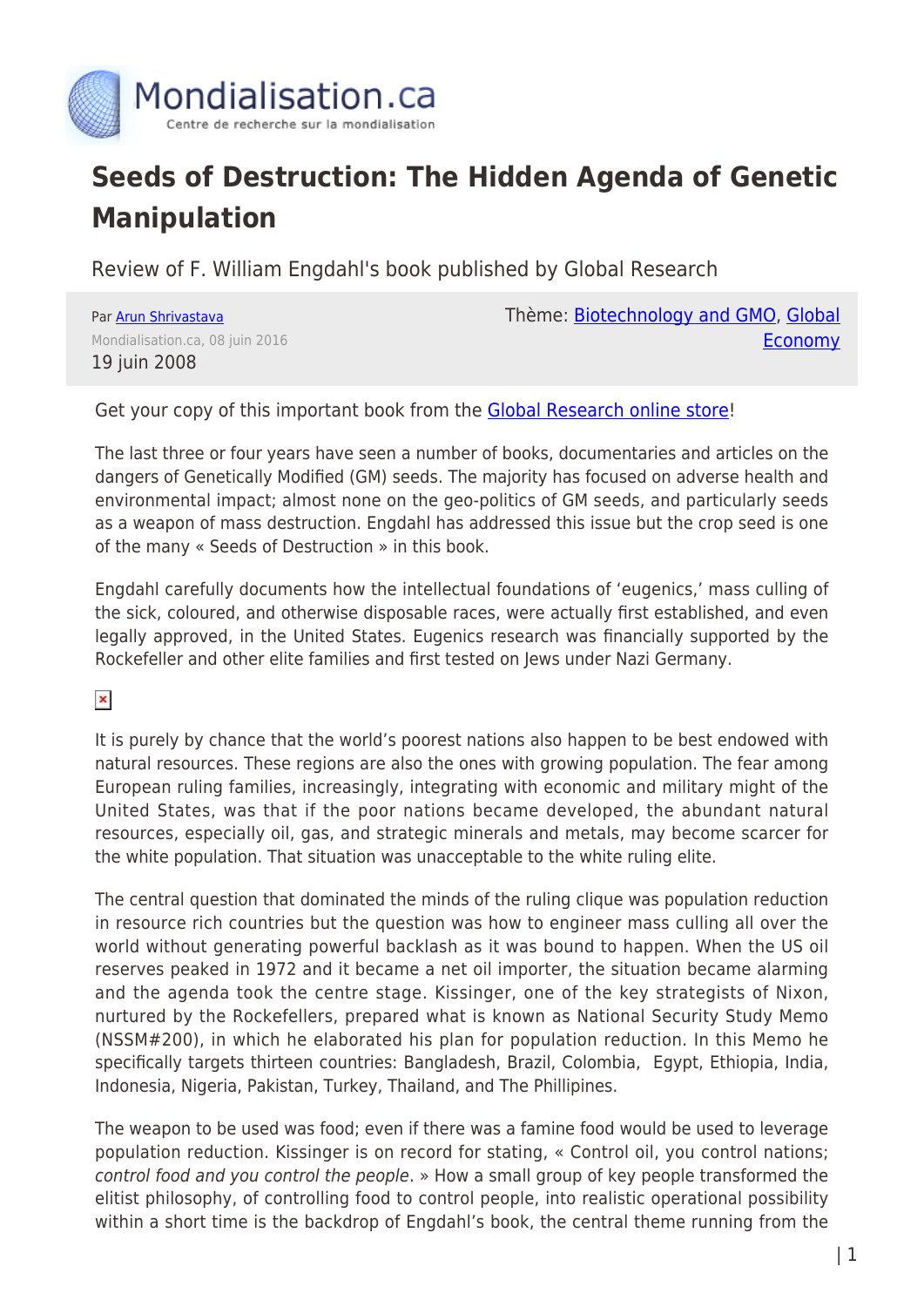beginning till the end with the Rockefellers and Kissinger, among others, as the key dramatis personae.

He describes how the Rockefellers guided the US agriculture policy, used their powerful taxfree foundations worldwide to train an army of bright young scientists in hitherto unknown field of microbiology. He traces how the field of Eugenics was renamed « genetics » to make it more acceptable and also to hide the real purpose. Through incremental strategic adjustments within a handful of chemical, food and seed corporations, ably supported by the key persons in key departments of the US Government, behemoths were created that could re-write the regulatory framework in nearly every country. And these seeds of destruction of carefully constructed regulatory framework- to protect the environment and human healthwere sown back in the 1920s.

Pause to think: a normal healthy person can at the most go without food for perhaps seven days but it takes a full season, say around four months, for a seed to grow into food crop. Just five agri-biz corporations, all US based (Cargill, Bunge, Archer Daniels, et al), control global grain trade, and just five control global trade in seeds. Monsanto, Syngenta, Bayer, DuPont, and Dow Chemicals control genetically engineered seeds. While these powerful oligopolies were being knocked into place, anti-trust laws were diluted to exempt these firms. Engdahl writes, « It was not surprising that the Pentagon's National Defense University, on the eve of the 2003 Iraq War, issued a paper declaring: 'Agribiz is to the United States what oil is to the Middle East.' Agribusiness had become a strategic weapon in the arsenal of the world's only superpower. » (page 143)

The « Green Revolution » was part of the Rockefeller agenda to destroy seed diversity and push oil and gas based agriculture inputs in which Rockefeller's had main interest. Destruction of seed diversity and dependence on proprietary hybrids was the first step in food control. (See my notes, Box 1)

It is true that initially Green Revolution technologies led to spurt in farm productivity but at a huge cost of destruction of farmlands, bio-diversity, poisoned aquifers and progressively poor health of the people and was the true agenda of 'the proponents of Green Revolution.'

The real impetus came with the technological possibility of gene splicing and insertion of specific traits into unrelated species. Life forms could be altered. But until 1979, the US Government had steadfastly refused to grant patent on life form. That was changed [my comment: helped much by a favorable judgment in the US Supreme Court granting patent protection to oil eating bacteria developed by Dr Ananda Chakraborty]. Life forms could now be patented. To ensure that the world surrendered to the patent regime of the seeds corporations, the World Trade Organization was knocked into shape. How it conducted business was nobody's business, but it forced the world to accept intellectual property right of these corporations. There is opposition but these firms are too determined as Engdahl describes.

« The clear strategy of Monsanto, Dow, DuPont and the Washington Government backing them was to introduce the GMO seeds in every corner of the globe, with priority on defenceless …..African and developing countries, » write Engdahl (page 270). However, Engdahl also describes how US and Canadian farmlands came under GMOs. It was suspected that GMO could pose serious threat to human and animal health and the environment, yet efforts at independent biosafety assessment were discontinued. Scientists carrying out honest studies were vilified. Reputed scientific establishments were silenced or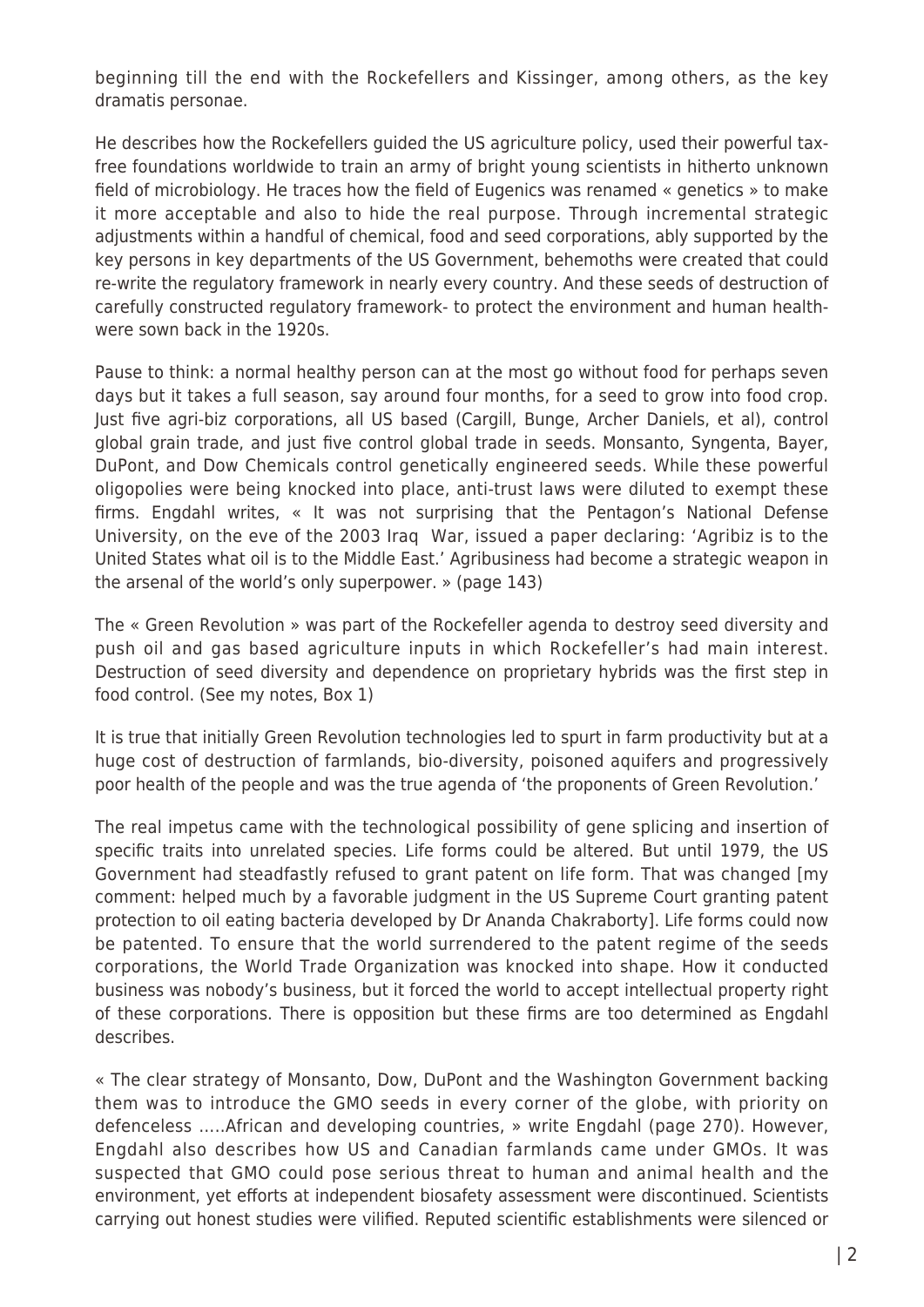made to toe the line that was supportive of the Rockefeller's food control and mass culling agenda. The destruction of the credibility of scientific institution is yet another seed of destruction in Engdahl's book.

Engdahl cites the example of a German farmer Gottfried Glockner's experience with GM corn. Glockner planted Bt176 event of Syngenta essentially as feed for his cows. Being a scientist, he started with 10% GM feed and gradually increased the proportion, carefully noting milk yield and any side effects. Nothing much happened in the first three years but when he increased the feed to 100% GM feed, his animals « were having gluey-white feaces and violent diarrhea » and « milk contained blood. » Eventually all his seventy cows died. Prof Angelika Hilbeck of Swiss Federal Institute of Technology found from Glockner's Bt 176 corn samples Bt toxins were present « in active form and extremely stable. » The cows died of high dose of toxins. Not if, but when human food is 100% contaminated should be a sobering thought.

In the US unlabelled GM foods were introduced in 1993 and that 70% of the supermarket foods contain GMOs in varying proportions in what should rightly be called world's largest biological experiment on humans. While Engdahl has clearly stated that the thrust of US Government and the agi-biz is control over food especially in the third world, he has left it to the readers to deduce that American and European citizens are also target of that grand agenda. And there are more lethal weapons in the arsenal: Terminator seeds, Traitor seeds, and the ability to destroy small independent farmers at will in any part of the world, and these are powerfully presented in the book. Engdahl provides hard evidences for these seeds of final destruction and utter decimation of world civilizations as we have known.

It is a complex but highly readable book. It is divided into five parts, each containing two to four short chapters. The first part deals with the political maneuverings to ensure support to Seed and Agri-biz firms, the second deals with what should be widely known as 'The Rockefeller Plan', the third deals with how vertically integrated giants were readied for Washington's silent wars on planet earth, the fourth part deals with how GM seeds were unleashed on unsuspecting farmers, and the final part deals with how the elites is going on destroying food, farmers that would eventually cause mass culling of population. He does not offer any solution; he can't because it is up to the rest of the world, including Europeans and Americans, to wake up and take on these criminals head on. An essential read for anyone who eats and thinks.



Seeds of Destruction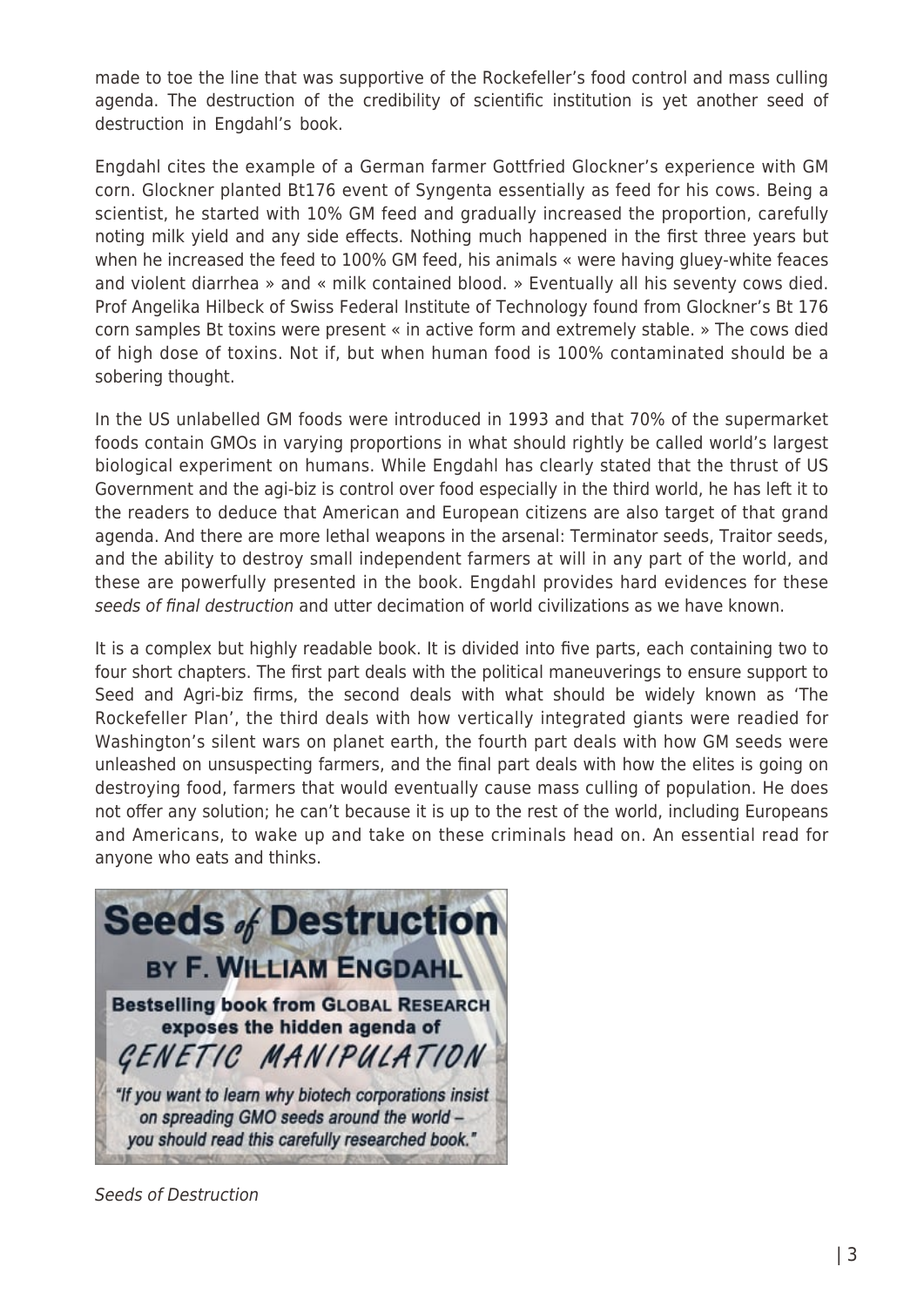The Hidden Agenda of Genetic Manipulation

by F. William Engdahl

Global Research, 2007 ISBN 978-0-937147-2-2

## [SPECIAL ONLINE AND MAIL ORDER PRICE](https://store.globalresearch.ca/store/seeds-of-destruction/) US\$18.00 (list price \$25.95)

This skillfully researched book focuses on how a small socio-political American elite seeks to establish control over the very basis of human survival: the provision of our daily bread. « Control the food and you control the people. »

This is no ordinary book about the perils of GMO. Engdahl takes the reader inside the corridors of power, into the backrooms of the science labs, behind closed doors in the corporate boardrooms.

The author cogently reveals a diabolical World of profit-driven political intrigue, government corruption and coercion, where genetic manipulation and the patenting of life forms are used to gain worldwide control over food production. If the book often reads as a crime story, that should come as no surprise. For that is what it is.

Engdahl's carefully argued critique goes far beyond the familiar controversies surrounding the practice of genetic modification as a scientific technique. The book is an eye-opener, a must-read for all those committed to the causes of social justice and World peace.

 $\pmb{\times}$ 

F. William Engdahl is a leading analyst of the New World Order, author of the best-selling book on oil and geopolitics, A Century of War: Anglo-American Politics and the New World Order,' His writings have been translated into more than a dozen languages.

What is so frightening about Engdahl's vision of the world is that it is so real. Although our civilization has been built on humanistic ideals, in this new age of « free markets », everything– science, commerce, agriculture and even seeds– have become weapons in the hands of a few global corporation barons and their political fellow travelers. To achieve world domination, they no longer rely on bayonet-wielding soldiers. All they need is to control food production. (Dr. Arpad Pusztai, biochemist, formerly of the Rowett Research Institute Institute, Scotland)

If you want to learn about the socio-political agenda –why biotech corporations insist on spreading GMO seeds around the World– you should read this carefully researched book. You will learn how these corporations want to achieve control over all mankind, and why we must resist… (Marijan Jost, Professor of Genetics, Krizevci, Croatia)

The book reads like a murder mystery of an incredible dimension, in which four giant Anglo-American agribusiness conglomerates have no hesitation to use GMO to gain control over our very means of subsistence… (Anton Moser, Professor of Biotechnology, Graz, Austria).

[Order Now: Online or Mail Order](https://store.globalresearch.ca/store/seeds-of-destruction/) 

List Price US\$25.95 plus taxes.

US\$18.00 plus shipping and handling (incl. taxes where applicable)